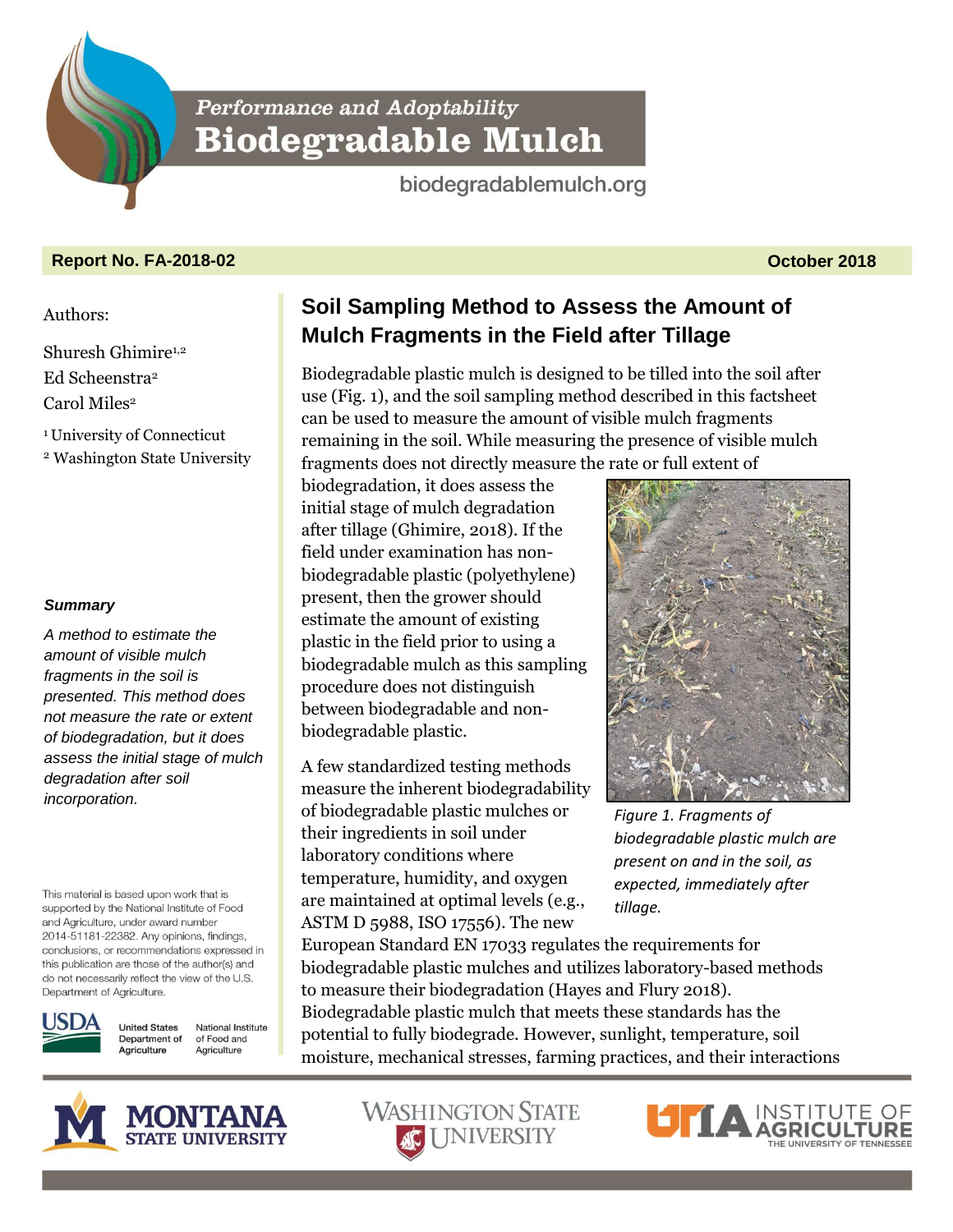can affect the rate and extent of mulch degradation (Hablot et al., 2014; Kijchavengkul et al., 2008; Lucas et al., 2008). To determine how long a biodegradable plastic mulch will take to degrade under field conditions, the mulch should be evaluated in the environmental and soil conditions where it will be used.

### **Collecting Soil Samples**

Collect 24 random soil samples from the field you wish to assess. The number of recommended samples is based on a field study carried out in 2018 at Washington State University (S. Ghimire, E. Scheenstra, A. Saxton, and C.A. Miles, unpublished data).

#### **For each soil sample:**

- In the field, place soil from an area of 3 ft by 3 ft (9 ft<sup>2</sup>) and 6 in. deep on a piece of plywood (≥ 4 ft  $\times$  4 ft) using a shovel (Fig. 2).
- $\triangleright$  Mix the soil thoroughly and spread it out as much as possible on the plywood.
- $\triangleright$  Reduce the amount of soil in the sample using the quartering method: divide the soil into quarters by creating two lines intersecting at right angles at the center of the pile, discard two diagonally opposite quarters (Fig. 3).
- $\triangleright$  If large plastic fragments fall on multiple quarters of the pile while quartering, divide the fragments and place them on the respective quarters.
- $\triangleright$  Re-mix the sample and repeat this quartering procedure a total of three times, so that the final sample size is 1/8 of the original sample size, which is approximately 5 gallons.



*Figure 2. Collection of a soil sample from an area of 3 ft by 3 ft (9 ft<sup>2</sup> ) and depth of 6 in. using a shovel and placed on a piece of plywood (* $\geq 4$  *ft*  $\times 4$  *ft).* 



**DISCARD** 

*Figure 3. A top view of the quartering method for each sample to reduce the amount of soil to 1/8th of its original amount; repeat the method three times.*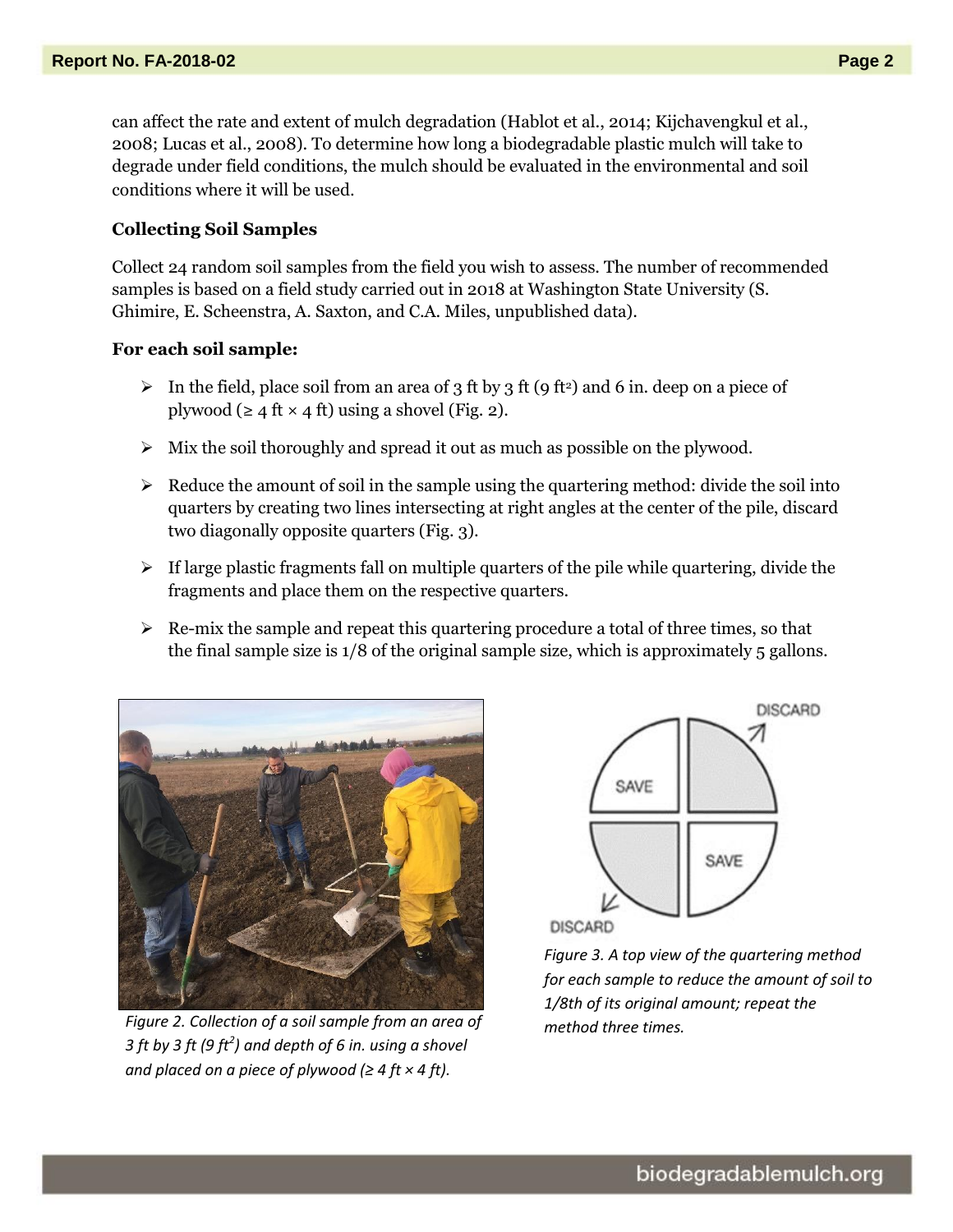#### **Recovering and Measuring Mulch Fragments**

Recover the mulch fragments from each of the 24 soil samples separately:

- $\triangleright$  Wet sieve each soil sample using a number 8 sieve (2.38 mm ≈ 0.1 in) (Fig. 4, left)
- $\triangleright$  Measure the amount of mulch using one of the three following methods; for detailed methodology, see Ghimire et al. (2017):
	- o The **weight method**: record the total weight of the mulch fragments in each sample. Then select relatively intact mulch fragments and cut into 10 rectangles as big as you can. Measure the area and weight of each rectangle, and calculate the weight per unit area. This method requires a precision balance that can read 1 mg to 100 g.

Total area of mulch for each sample = Weight of mulch per sample Weight per unit area of mulch

- o The **Image-J method** requires a digital camera, a computer, and Image J software, which is freely available at [https://imagej.nih.gov/ij/download.html.](https://imagej.nih.gov/ij/download.html3) Because this method underestimates the amount of mulch, multiply your value by the correction factor 1.189 to provide a more accurate measure.
- o The **graph paper method** includes a subjective rating, so carefully place mulch fragments as close together as possible (Fig. 4, right). This method overestimates the amount of mulch; so multiply your value by the correction factor 0.868 to provide a more accurate measure. For example, mulch area for the sample in Fig.  $4$  (right) = 12.5 in.  $\times$  5 in.  $\times$  0.868 = 54.25 in.<sup>2</sup> or 31.75 cm x 12.7 cm x 0.868 = 349.99 cm<sup>2</sup>.
- $\triangleright$  Calculate the average amount of mulch per sample.
- $\triangleright$  Calculate the percent mulch recovered based on the total amount of mulch that was placed in the field and the average area of mulch recovered from the samples.



12.5 in. (31.75 cm)

*Figure 4. Wet sieving a soil sample to extract mulch fragments (left), and mulch fragments spread on graph paper to measure the area using the graph paper method (right).*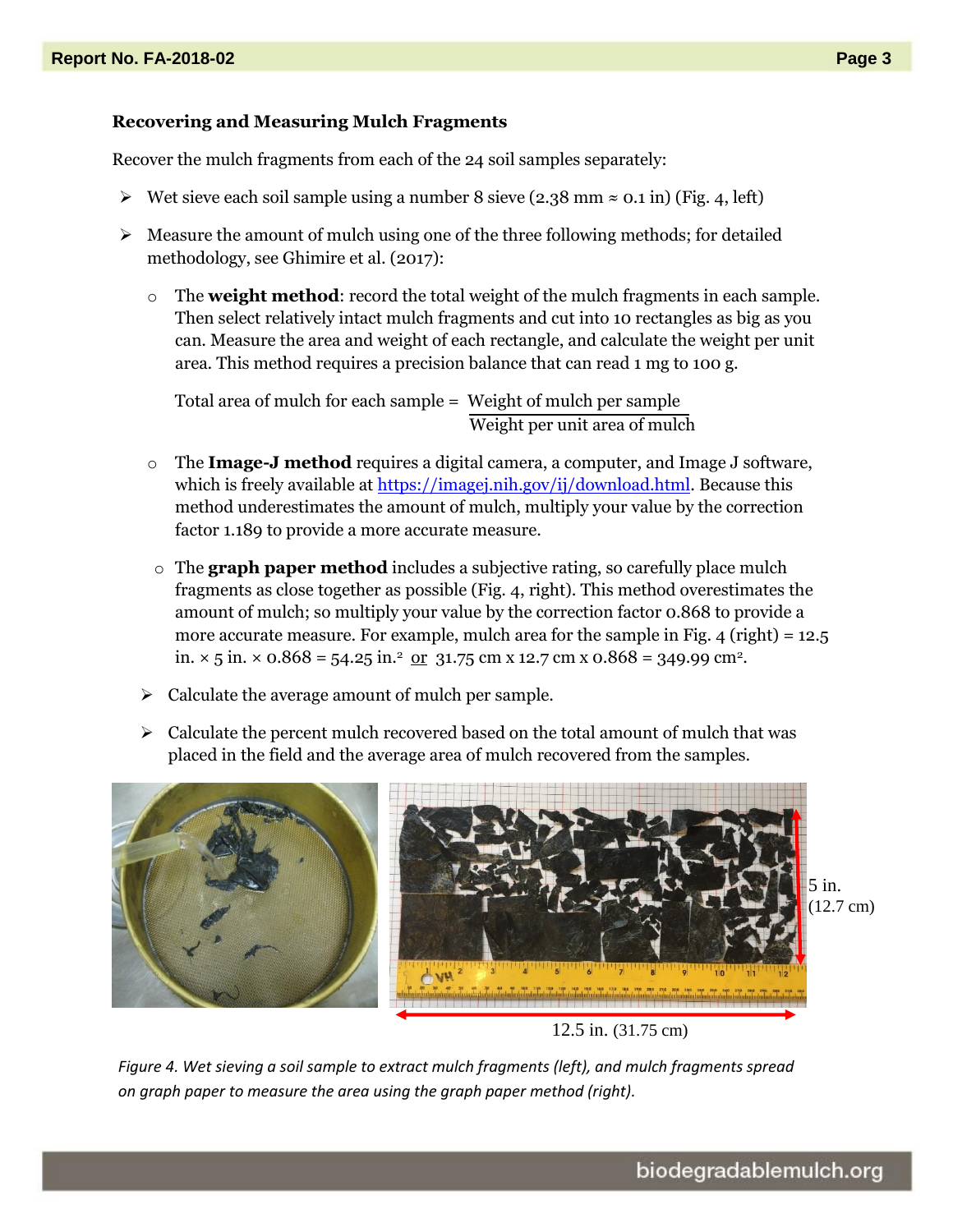**Correction factors** can be calculated for image and graph methods by measuring the amount of mulch collected in all samples using all three measurement methods, then carrying out regression analysis. See Ghimire et al. (2017) for more information. Otherwise, use the correction factors provided in this fact sheet as this is currently the best information available.

#### **Percent mulch recovery calculation examples:**

#### Using US units

Length of mulch applied to 1 acre (43,560 ft<sup>2</sup>) when spacing is 6 ft bed center-to-center

 $= 43,560$  ft<sup>2</sup> / 6 ft = 7,260 ft length

Area of mulch = 7,260 ft length  $\times$  4 ft mulch width = 29,040 ft<sup>2</sup>

Theoretical maximum amount of mulch in 1 sample: 9 ft<sup>2</sup> (1296 in.<sup>2</sup>) × 1/8 (the amount of

the sample left after quartering) =  $\frac{29,040}{43,560} \times \frac{1296}{8}$  $\frac{296}{8}$  = 108 in.<sup>2</sup>

If average mulch recovered per sample  $=$  54 in.<sup>2</sup>

Then, percent recovery =  $\frac{54}{108} \times 100 = 50\%$ 

#### Using the international system (SI) units

Length of mulch applied to 1 ha  $(10,000 \text{ m}^2)$  when spacing is 1.8 m bed center-to-center

 $= 10,000$  m<sup>2</sup> / 1.8 m = 5,556 m length

Area of mulch =  $5,556$  m length  $\times$  1.2 m mulch width =  $6,667$  m<sup>2</sup>

Theoretical maximum amount of mulch in 1 sample: 1  $m^2$  (10,000 cm<sup>2</sup>)  $\times$  1/8 (the amount

of the sample left after quartering) =  $\frac{6,667}{10,000} \times \frac{10,000}{8}$  $\frac{1000}{8}$  = 833 cm<sup>2</sup>

If average mulch recovered per sample =  $415 \text{ cm}^2$ 

Then, percent recovery =  $\frac{415}{833} \times 100 = 50\%$